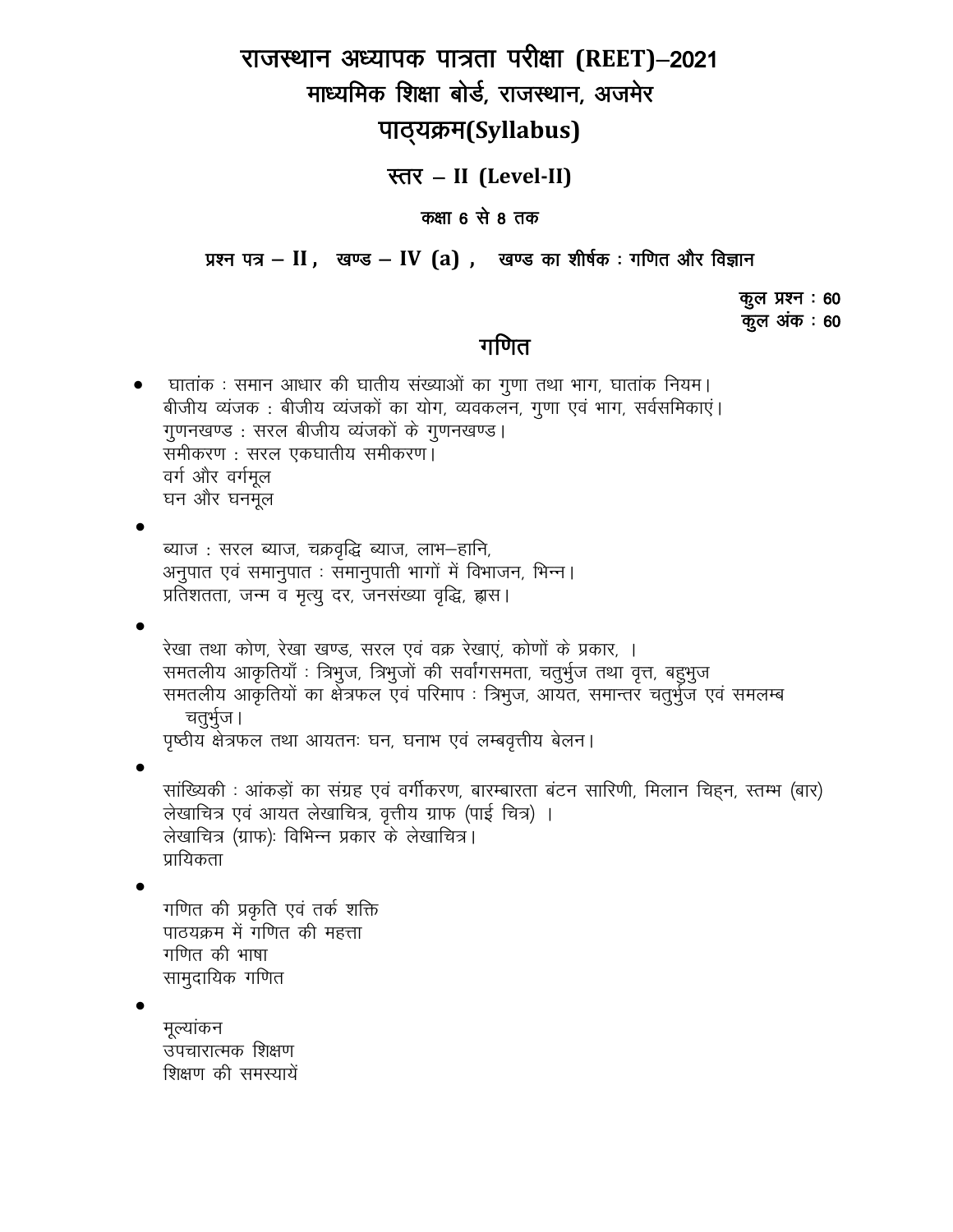## विज्ञान

सजीव एवं निर्जीव: परिचय, अन्तर एवं लक्षण **सूक्ष्म जीवः** जीवाण्, वायरस, कवक), (लाभकारी एवं अलाभकारी) **सजीव–** पौधे के प्रकार एवं विभिन्न भाग, पादपों में पोषण, श्वसन एवं उत्सर्जन, पादप और जंतू कोशिकाओं की संरचना और कार्य, कोशिका विभाजन **मानव शरीर एवं स्वास्थ्य**— सुक्ष्म जीवों से फैलने वाले रोग (क्षय रोग, खसरा, डिप्थीरिया, हैजा, टाइफाइड), रोगों से बचाव के उपाय: मानव शरीर के विभिन्न तंत्र; संक्रामक रोग (फैलने के कारण और बचाव); भोजन के स्त्रोत, भोजन के प्रमुख अवयव और इनकी कमी से होने वाले रोग, संतुलित भोजन। **जन्तु प्रजनन एवं किशोरावस्था** : जनन की विधियाँ : लैंगिक एवं अलैंगिक, किशोरावस्था एवं यौवनारम्भ : शारीरिक परिवर्तन, जनन में हार्मोन्स की भूमिका, जननात्मक स्वास्थ्य यांत्रिकी— बल एवं गति, बलों के प्रकार (पेशीय बल, घर्षण बल, गुरूत्व बल, चुम्बकीय बल, स्थिर वैद्युत बल, आदि), गति के प्रकार (रेखीय, वृत्ताकार, कम्पन, आवर्त एवं घूर्णन गति), कार्य एवं ऊर्जा, ऊर्जा के परम्परागत तथा वैकल्पिक स्रोत, ऊर्जा संरक्षण, दाब, वायुमण्डलीय दाब, उत्प्लावन बल। ताप एवं ऊष्मा– ताप एवं ऊष्मा का अभिप्राय, तापमापी, ऊष्मा संचरण। **प्रकाश एवं ध्वनि —**प्रकाश के स्रोत, प्रकाश का परावर्तन, गोलीय दर्पण, समतल दर्पण व गोलीय दर्पण से प्रतिबिम्ब बनना, प्रकाश का अपवर्तन, लैंस एवं लैंस से प्रतिबिम्ब का निर्माण, ध्वनि, ध्वनि के अभिलक्षण, ध्वनि संचरण, ध्वनि प्रदूषण विद्युत एवं चुंबकत्व– विद्युत धारा, विद्युत परिपथ, विद्युत धारा के ऊष्मीय, चुंबकीय एवं रासायनिक प्रभाव, चंबक एवं चंबकत्व। **विज्ञान एवं प्रौद्योगिकी** —दैनिक जीवन में विज्ञान का महत्व, संश्लेषिक रेशे तथा प्लास्टिक — संश्लेषिक रेशों के गुणघर्म एवं प्रकार, प्लास्टिक एवं इसके गुणधर्म, प्लास्टिक एवं पर्यावरण, डिटर्जेंट, सीमेंट आदि, चिकित्सा के क्षेत्र में विज्ञान एवं प्रौद्योगिकी (एक्स किरण, सी.टी. स्कैन, शल्य चिकित्सा, अल्ट्रासाउण्ड तथा लेजर किरणें), दूरसंचार के क्षेत्र में फैक्स मशीन, कम्प्यूटर, इन्टरनेट, ई-मेल तथा वेबसाइट की सामान्य जानकारी। **सौर मण्डल—** चन्द्रमा एवं तारे, सौर परिवार—सूर्य एवं ग्रह, धुमकेत्, तारामण्डल । पदार्थ की संरचना- परमाणु एवं अणु, परमाणु की संरचना; तत्व, यौगिक और मिश्रण; मिश्रण के अवयवों का पृथक्करण; तत्वों के प्रतीक, यौगिकों के रासायनिक सूत्र तथा रासायनिक समीकरण, भौतिक एवं रासायनिक परिवर्तन । **रासायनिक पदार्थ —** ऑक्साइड्स, हरित गृह प्रभाव और वैश्विक तापन, हाइड्रोकार्बन (सामान्य जानकारी), अम्ल, क्षार और लवण, ऑक्सीजन गैस, नाइट्रोजन गैस, नाइट्रोजन चक्र, कोयला, पेट्रोलियम तथा प्राकृतिक गैस।

 $\bullet$ 

विज्ञान की संरचना एवं प्रकृति प्राकृतिक विज्ञान : लक्ष्य एवं उद्देश्य, प्राकृतिक संसाधन,पर्यावरण, प्रदुषण व नियन्त्रण, जैव विविधता,अनुकुलन, कचरा प्रबंधन कृषि प्रबंधन : कृषि पद्धतियाँ, राजस्थान में उगाई जाने वाली प्रमुख फसलें। विज्ञान को समझना विज्ञान की शिक्षण विधियाँ

 $\bullet$ 

नवाचार पाठय सामग्री / सहायक सामग्री मूल्यांकन समस्याऐं, उपचारात्मक शिक्षण

• बहु विकल्प प्रश्नों का मापदण्ड कक्षा 6 से 8 तक के राज्य सरकार द्वारा निर्धारित पाठ्यक्रम एवं शैक्षणिक सत्र 2019–20 की प्रचलित पाठ्य पुस्तकों के आधार पर होगा, लेकिन प्रश्नों का कठिनाई स्तर सीनियर सैकण्डरी (कक्षा 12) तक की पाठ्य पुस्तकों का होगा।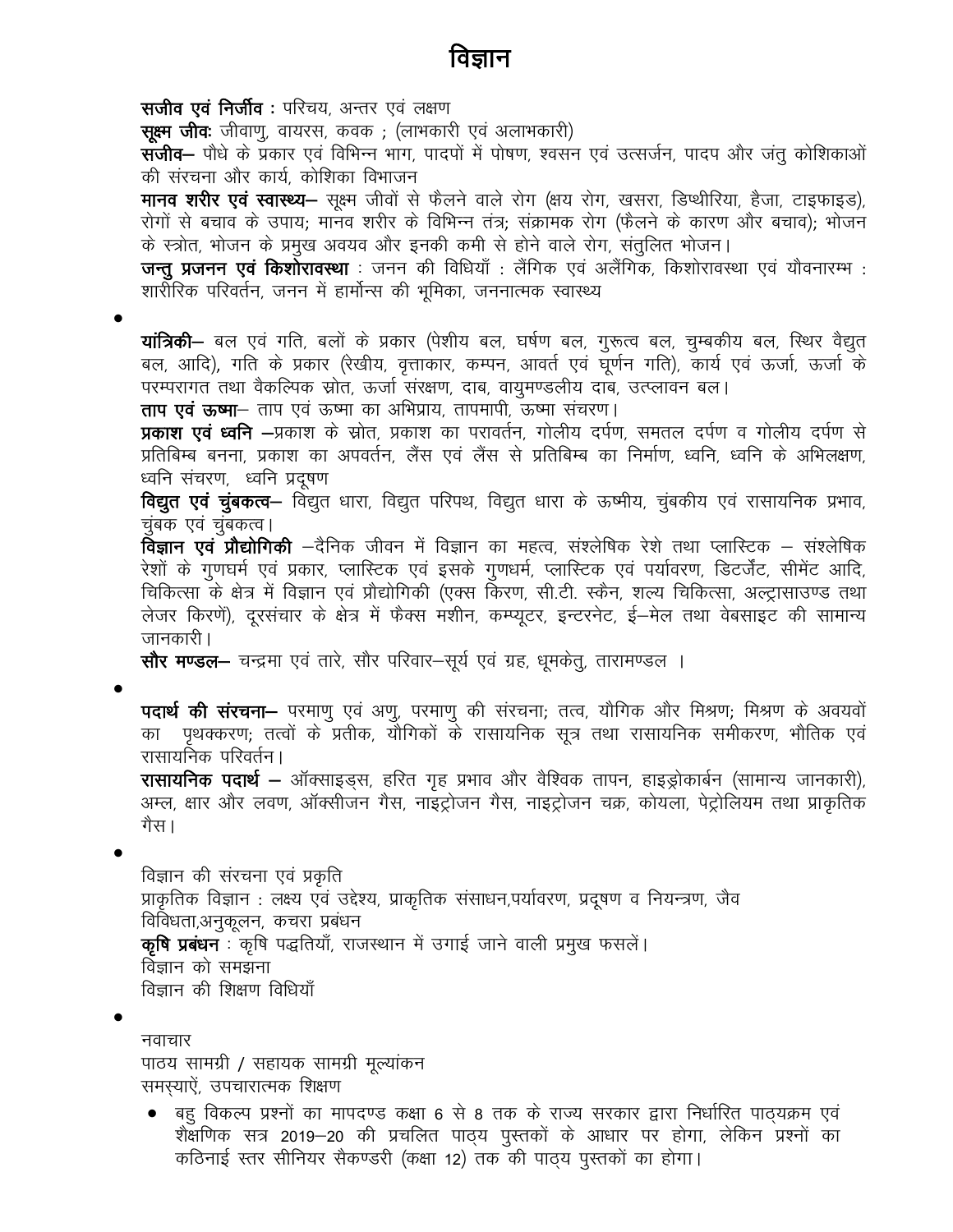### **RAJASTHAN ELIGIBILITY EXAMINATION FOR TEACHERS (REET)**&2021 **BOARD OF SECONDARY EDUCATION, RAJASTHAN, AJMER Syllabus (Level-II)**

#### **(For a person who intends to be a teacher for classes VI to VIII)**

•

•

•

•

•

**Paper II, Section -(iv)a** Mathematics and Science

**Total Questions: 60 Total Marks : 60**

# **Mathematics**

- **Indices :** Multiplication and division of numbers on equal bases, Laws of Indices.
- **Algebraic expressions:** Addition, Subtraction, Multiplication and Division, **Identities**
- **Factors :** factors of simple algebraic expressions
- **Equations :** Simple linear equation.
- $\triangleright$  Square & Square Root
- $\triangleright$  Cube & Cube Root
- **Interest :** Simple interest, Compound interest, Profit Loss.
- **Ratio and Proportion** : Division into proportional parts, Fraction.
- **Percentage,** Birth and Death rate, Population growth, Depreciation,
- **Lines and Angles :** Line segment, straight and curved lines, types of angles.
- **Plane figures :** Triangles, Congurence of triangles, Quadrilaterals and Circle, Polygon.
- **Area and perimeter of Plane figures :** Triangles, Rectangles, Parallelograms and Trapeziums.
- **Surface Area and Volume :** cube, cuboid and right circular cylinder.
- **Statistics :** collection and classification of data, frequency distribution table, Tally marks, bar graph and histogram, circular graph (pai diagram).
- **Graph:** Various types of graphs.
- **Probability :**
- $\triangleright$  Nature of Mathematics/Logical thinking
- $\triangleright$  Place of Mathematics in Curriculum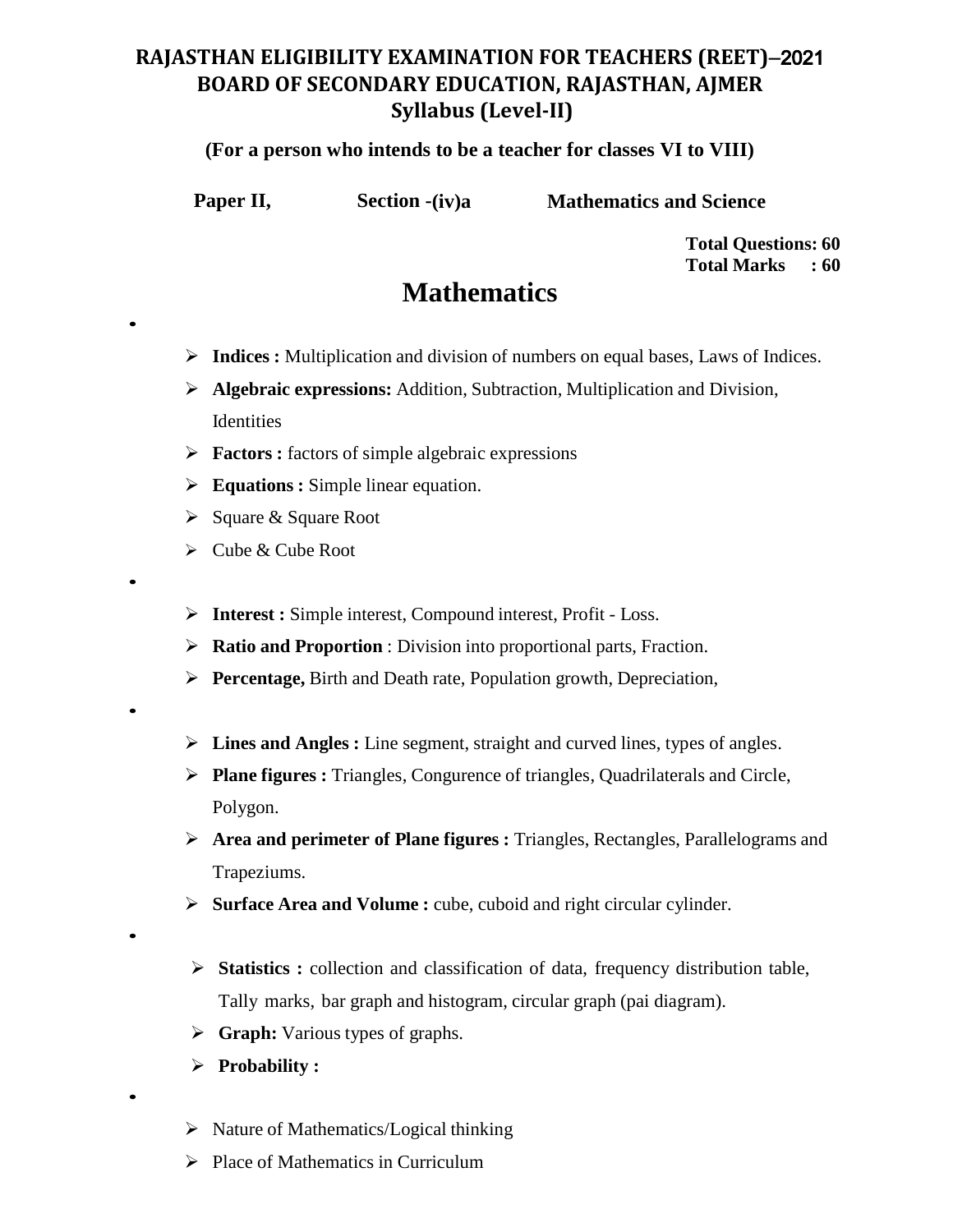- $\triangleright$  Language of Mathematics
- $\triangleright$  Community Mathematics
- $\triangleright$  Evaluation

•

- $\triangleright$  Remedial Teaching
- $\triangleright$  Problems of Teaching

• *The criteria for multiple choice questions will be based on the syllabus prescribed by the State Government for classes 6 to 8 and the text books prevailing till the academic session 2019-20, but the difficulty level of the questions will be up to the senior secondary (class 12) text books.*

### **SCIENCE**

- **Living & Non Living : Introduction, Differences and characteristics**
- **Micro-organisms**: Bacteria, virus, fungi (Beneficial & Harmful)
- **Living Being:** different types and parts of plants, nutrition in plants, respiration and excretion, plant cell and animal cell- their structure and Funcation, Cell Division
- **Human body and health:** Diseases spread by micro-organisms, (tuberculosis , measles , diphtheria, cholera, typhoid); prevention from diseases; different systems of human body ; infectious diseases (reasons of spreading and prevention); sources of food, Major components of food and diseases developed due to their deficiency; Balanced diet.
- **Animal Reproduction and Adolescence**: Methods of Reproduction; Sexual and asexual. Adolescence and puberty: Changes in body, role of hormones in reproductions, Reproductive health.
- **Mechanics-** Force and Motion, Types of forces (muscular force, frictional force, gravitational force, magnetic force, electrostatic force), Types of motion (linear, circular, vibrational, periodic and rotational motion) Pressure, Atmospheric Pressure Buoyancy force, work and energy, Traditional and alternative sources of energy; energy conservation.
- **Heat and Temperature-** Heat and Temperature means, thermometers, Heat Transmission (conduction, convention and radiation).
- **Light & Sound:** sources of light, reflection of light, Spherical mirrors, Image formation by plane and Spherical mirrors, Refraction of Light, Lenses and Image formation by Lenses, Sound, Characteristics of sound, Sound propagation, sound pollution.
- **Electricity and magnetism** Electric Current, Electric Circuit, Heating, magnetic and Chemical effects of current, magnet and magnetism.
- **Science and Technology:** Importance of science in daily life; Synthetic Fibers & Plastics**-**